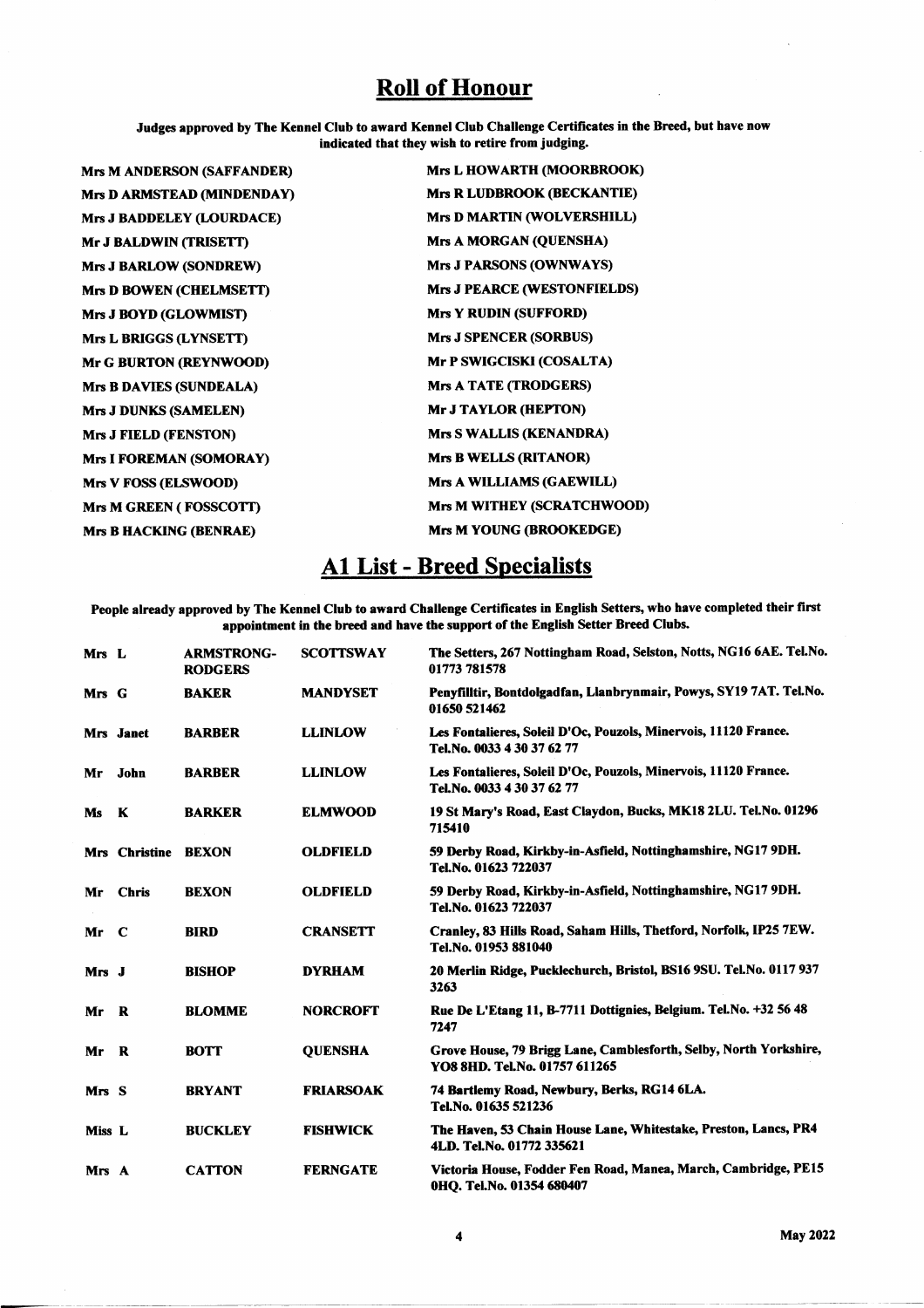| Mrs B   |           | <b>CHERRY</b>      | <b>SHANANDI</b>     | 50 Coventry Rd, Kingsbury, Near Tamworth, B78 2LS.<br>Tel.No. 01827 872258                            |
|---------|-----------|--------------------|---------------------|-------------------------------------------------------------------------------------------------------|
| Mrs M   |           | <b>COLLIER</b>     | <b>ROSZARKE</b>     | Whittle Bridge Farm, Preston Road, Charnock Richard, Chorley,<br>PR7 5HS. Tel.No. 01257 793426        |
| Mr      | - S       | <b>COLLIER</b>     | <b>ROSZARKE</b>     | Whittle Bridge Farm, Preston Road, Charnock Richard, Chorley,<br>PR7 5HS. Tel.No. 01257 793426        |
| Mrs L   |           | <b>COOPER</b>      | <b>SETTRENDA</b>    | Longmoor, Walton Road, Wisbech, Cambs, PE14 7AG. Tel.No. 01945<br>466691                              |
|         | Mrs RJ    | <b>CROFT</b>       | <b>FENCEFOOT</b>    | Moss Side Farm, Chipping Longridge, Nr Preston, Lancs, PR3 2TR.<br>Tel.No. 01772 782223               |
| Mr      | - S       | <b>CUMMINGS</b>    | <b>SEVENHILLS</b>   | 37 Redrock Road, Collone, Co Armagh, BT60 2BL. Tel.No. 02837<br>551582                                |
| Mrs J   |           | <b>DAY</b>         | <b>DECOVERLY</b>    | Tall Trees, The Street, Hollesley, Suffolk, IP12 3QU. Tel.No. 01394<br>411062                         |
|         | Mrs JM    | <b>DENNIS</b>      | <b>MARIGLEN</b>     | 1 Rangemoore Hill, Rangemore, Burton-on-Trent, Staffs, DE13 9RL.<br>Tel.No. 01283 713581              |
| Mrs A   |           | <b>DERRY</b>       | <b>BALVENIE</b>     | 40 Coppice Road, Walsall Wood, Walsall, West Midlands, WS9 9BL.<br>Tel.No. 01543 371380               |
| Mrs E   |           | <b>DOWNER</b>      | WYNACRE             | De Jean, 33190, St Hilaire De La Noaille, France                                                      |
| Mrs A   |           | <b>DYKES</b>       | <b>CALEYDENE</b>    | Brooklands, Arthington Lane, Pool-in-Wharfedale, LS21 1JZ. Tel.No.<br>0113 284 3766                   |
| Mr      | R E       | <b>EVANS</b>       | <b>BROCKTHWAITE</b> | Briar Cottage, Plump Hill, Michaeldean, Glos, GL17 0ET. Tel.No.<br>01594 544190                       |
| Mrs S   |           | <b>FARMER</b>      | <b>BELLESETT</b>    | 53 Furness Drive, Tewantin, Queensland 4565 Australia. Tel.No. +61<br>417097802                       |
| Mrs S   |           | <b>FULL</b>        | TEIGNESTUARY        | Adrian's Bakery, 4 Ley Lane, Kingsteighton, Newton Abbott, Devon,<br>TQ12 3JB. Tel.No. 01626 330306   |
| Mrs M   |           | <b>GITTINS</b>     | <b>ROFTMAR</b>      | Hawkstone, Rhewl Lane, Gobowen, Oswestry, Salop, SY10 7AS.<br>Tel.No. 01691 650213                    |
|         | Mrs HA    | <b>GLENDINNING</b> | <b>FANTAIL</b>      | 2695 Ridgeview Drive, Prince George, British Columbia, Candada,<br>V2K 4A2. Tel.No. +1 (604) 943 4313 |
|         | Mrs Dawn  | <b>GOUTORBE</b>    | <b>UPPERWOOD</b>    | Upperwood Kennels, Sydnope Hill, Two Dales, Matlock, DE4 5LP.<br>Tel.No. 01629 733268                 |
| Mr      | Dom       | <b>GOUTORBE</b>    | <b>UPPERWOOD</b>    | Upperwood Kennels, Moorlands, The Moor, Two Dales, Matlock,<br>DE4 5LP. Tel.No. 01629 733268          |
|         | Mrs AJB   | <b>GREEN</b>       | <b>ASKANN</b>       | 9 Main Street, Wilbarston, Nr Market Harborough, LE16 800.<br>Tel.No. 01536 771141                    |
| Mr      | Rod       | <b>GREEN</b>       | <b>ASKANN</b>       | 9 Main Street, Wilbarston, Nr Market Harborough, LE16 8QQ.<br>Tel.No. 01536 771141                    |
|         | Mrs Aleks | <b>GREENHALGH</b>  | <b>LEKSMOOR</b>     | 2 Ivy Cottages, Tongue Lane, Ridgeway, Stoke-on-Trent, Staffs, ST6<br>8UH. Tel.No. 01782 536132       |
| Mrs AF  |           | <b>GRIMSDELL</b>   | <b>TATTERSETT</b>   | The Paddocks, The Street, Caston, Attleborough, Norfolk, NR17<br>1DD. Tel.No. 01953 483536            |
| Mr      | A         | <b>GRINDLEY</b>    | <b>LANRUE</b>       | 313 Walkers Lane, Micklehead Green, Sutton Manor, St Helens,<br>Lancs                                 |
| Mrs CF  |           | <b>GUY</b>         | <b>CAROFEL</b>      | 4 Froxmere Close, Crowle, Worcestershire, WR7 4AP. Tel.No. 01905<br>380011                            |
| Mrs Pam |           | <b>HALSTEAD</b>    | <b>HAMMOON</b>      | Kendal Bank, Quarr, Gillingham, Dorset, SP8 5PB. Tel.No. 01747<br>825666                              |
| Mr      | Peter     | <b>HALSTEAD</b>    | <b>HAMMOON</b>      | Kendal Bank, Quarr, Gillingham, Dorset, SP8 5PB. Tel.No. 01747<br>825666                              |
| Miss L  |           | <b>HARRIS</b>      | GEMSETT             | 260 Burton Road, Overseal, Derbyshire, DE12 6JN. Tel.No. 01283<br>763333                              |
| Mr      | G         | HAYBURN            | RADCLYFEHALL        | 78 Jopling Avenue North, Etobicoke, M9B 4G4, Ontario, Canada.<br>Tel.No. +1 (647) 200 3673            |
| Mrs P   |           | <b>HOLLINGS</b>    | <b>GUNALT</b>       | Carlton Hall Farm, Carlton, Yeadon, Leeds, LS19 7BG. Tel.No. 0113<br>250 5113                         |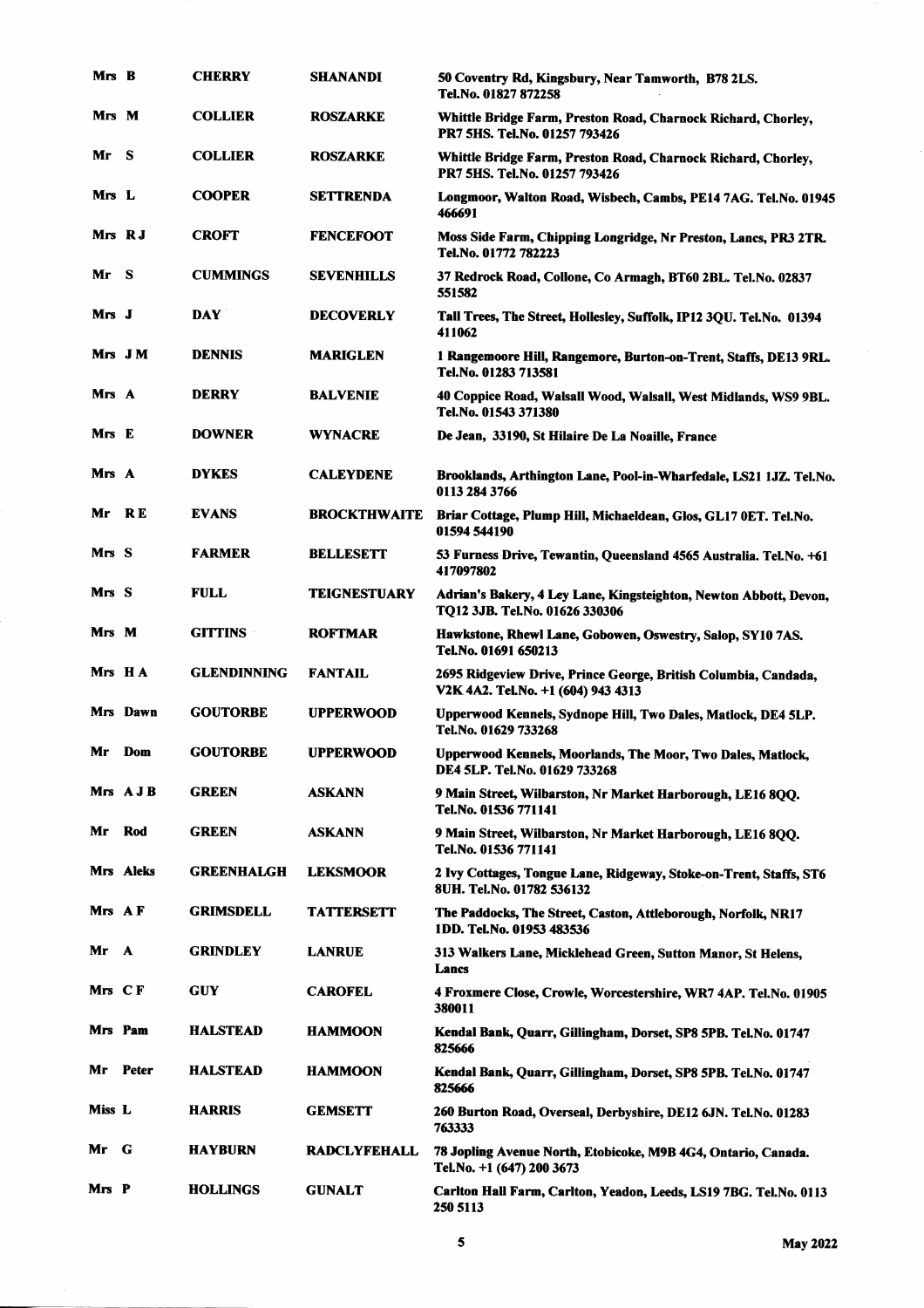| Mr      | - S            | <b>HOLLINGS</b>                    | <b>GUNALT</b>                       | Carlton Hall Farm, Carlton, Yeadon, Leeds, LS19 7BG. Tel.No. 0113<br>250 5113                        |
|---------|----------------|------------------------------------|-------------------------------------|------------------------------------------------------------------------------------------------------|
| Mr      | <b>David</b>   | <b>HOWARTH</b>                     | <b>ARKVIEW/</b><br><b>MOORBROOK</b> | School House, Arkholme, Carnforth, Lancs, LA6 1AU. Tel.No. 01524<br>222052                           |
|         | Mrs Jane       | <b>HOWARTH</b>                     | <b>ARKVIEW/</b><br><b>MOORBROOK</b> | School House, Arkholme, Carnforth, Lancs, LA6 1AU. Tel.No. 01524<br>222052                           |
|         | Mrs Joanne     | <b>ISHERWOOD</b>                   | <b>CALEYDENE</b>                    | 13 Thorndale Street, Hellifield, BD23 4JE. Tel. No. 07721 754220                                     |
| Mrs Val |                | <b>ISHERWOOD</b>                   | <b>LAVERSTOKE</b>                   | Laverstoke, Level Gate, St. Johns Chapel, Bishop Auckland, DL13<br>1RB. Tel.No. 01388 537688         |
| Mrs M   |                | <b>JARVIS</b>                      | <b>MERRYSETT</b>                    | Merrylee, 29 Main Street, Balmullo, St Andrews, Fife, KY16 0AE.<br>Tel.No. 01334 870490              |
| Mrs C   |                | <b>JENNINGS-</b><br><b>SHARMAN</b> | <b>CANTERIS</b>                     | Oaklee, 1 Kirkby Lane, Newbold, Verdon, LE9 9LN. Tel.No. 01455<br>821947                             |
| Mrs J   |                | <b>KELLY</b>                       | <b>RICHECCA</b>                     | Well House Cottage, Hill Top, Brown-Edge, Stoke-on-Trent, Staffs,<br>ST6 8TX. Tel.No. 01782 504010   |
| Mr      | $\blacksquare$ | <b>KELLY</b>                       | <b>RICHECCA</b>                     | Well House Cottage, Hill Top, Brown-Edge, Stoke-on-Trent, Staffs,<br>ST6 8TX. Tel.No. 01782 504010   |
| Mrs H   |                | <b>LENZI</b>                       | <b>PILSDON</b>                      | Sunnyside, Beacon Hill, Churchill, Axminster, Devon, EX13 7LZ.<br>Tel.No. 01460 220914               |
| Mrs A   |                | <b>LEWIS</b>                       | <b>LEWKINS</b>                      | The Cider Press, Lower Coltscombe, Slapton, Devon, TQ7 2QE.<br>Tel.No. 01548 580600                  |
| Mr      | D              | <b>LEWIS</b>                       | <b>LEWKINS</b>                      | The Cider Press, Lower Coltscombe, Slapton, Devon, TQ7 2QE.<br>Tel.No. 01548 580600                  |
| Mrs T   |                | <b>LEWIS</b>                       | <b>PENMARTAN</b>                    | Bourne House, Bond End Holdings, Yoxall, East Staffordshire, DE13<br>8NJ. Tel.No. 01543 473220       |
| Mrs S   |                | <b>LITTLECHILD</b>                 | <b>RAVENSETT</b>                    | 1 Callingwood Lane, Tatenhill, Staffs, DE13 9SH. Tel.No. 01283<br>533086                             |
| Mrs S   |                | <b>LOAKES</b>                      | <b>GOLDBIRCH</b>                    | 1 Sawmill Cottages, Combe, Oxfordshire OX29 8ET. Tel.No. 01993<br>359953                             |
| Miss D  |                | <b>LOYND</b>                       | CRIMBLEDALE                         | Spodden House, Millfold, Whitworth, Rochdale, Lancashire, OL12<br>8DN. Tel.No. 01706 852471          |
| Mrs J   |                | <b>LYNN</b>                        | <b>CROFTSETT</b>                    | Beckleigh, Low Moresby, Whitehaven, CA28 6RU. Tel.No. 01946<br>66565                                 |
| Mr D    |                | <b>MARTIN</b>                      | <b>SUNHOUSE</b>                     | Belgate Cottage, Shobdon, Leominster, Herefordshire, HR6 9NJ.<br>Tel.No. 01568 708303                |
|         | Mrs Ruth       | MARTIN                             | <b>SUNHOUSE</b>                     | Belgate Cottage, Shobdon, Leominster, Herefordshire, HR6 9NJ.<br>Tel.No. 01568 708303                |
| Mrs M   |                | McCABE                             | <b>RACHDALE</b>                     | Hillside, Lower Hall Close, Holbrook, Belper, Derby, DE56 0TN.<br>Tel.No. 01332 880411               |
| Mr      | A              | McKIERNAN                          | <b>BUSHBANE</b>                     | Bushbane House, 28 Whitepark Road, Ballycastle, Co.Antrim, BT54<br>6LJ. Tel.No. 02820 763789         |
|         | Mrs Vicky      | McLOUGHLIN                         | <b>ARABIN</b>                       | 16 Dereham Road, Pudding Norton, Fakenhan, Norfolk, NR21 7NA.<br>Te.No. 07873 258347 or 01328 863775 |
| Mrs F   |                | <b>MITCHELL</b>                    | <b>SUNSPRAKE</b>                    | Ashdown, Naunton Beauchamp, Pershore, Worcs, WR10 2LO.<br>Tel.No. 01386 462681                       |
| Mrs C   |                | <b>MOORHOUSE</b>                   | <b>GLININNIS</b>                    | 11 Plane Tree View, Off Shadwell Lane, Leeds LS17 8UE. Tel.No.<br>07799 084024                       |
| Mrs D   |                | <b>MORGAN</b>                      | <b>MEANDI</b>                       | Oak Tree House, 504 Birmingham Road, Marlbrook, Bromsgrove,<br><b>B61 0HS. Tel.No. 0121 445 3595</b> |
| Mr      | G              | <b>MORROLL</b>                     | <b>ABBONNY</b>                      | 63A Green End Road, Great Barford, Beds, MK44 3HD. Tel.No.<br>01234 871445                           |
| Mrs A   |                | MURPHY                             | <b>SILVORA</b>                      | Milton Bank, 23 Lanark Road, Carluke, S Lanarkshire, ML8 4HE.<br>Tel.No. 01555 770333                |
| Mrs C   |                | NORMANSELL                         | <b>LARRENIE</b>                     | Orwell, 54 James Street, Alva, Clackmannanshire, FK12 5AJ. Tel.No.<br>01259 760866                   |
| Mrs S   |                | OLIVER                             | <b>BRAMSTORM</b>                    | Bridge Cottage, Bridge End, Radwell, Bedfordshire, MK43 7HU.<br>Tel.No. 01234 782246                 |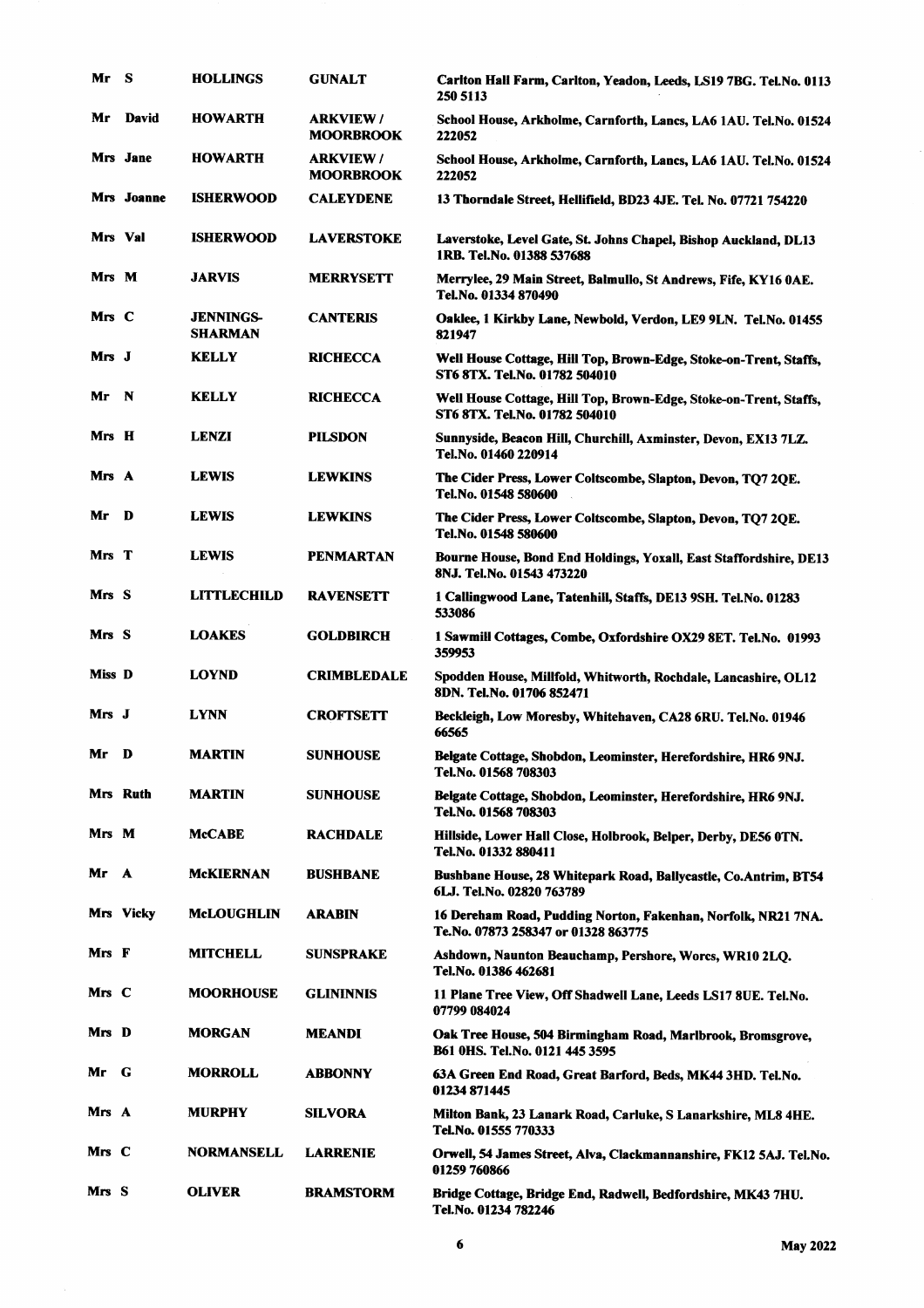| Mr      | - S          | <b>PITTS</b>       | WANDSFELL          | Pear Tree Cottage, Molls Drove, Friday Bridge, Wisbech,<br>Cambridgeshire, PE13 0LG. Tel.No. 01945 774425        |
|---------|--------------|--------------------|--------------------|------------------------------------------------------------------------------------------------------------------|
| Mr      | R            | <b>POWELL</b>      | <b>FLATFORD</b>    | 591 West Ridge Road, Palmyra, Pennsylvania, 17078, USA. Tel.No.<br>00 1 717 496-5033                             |
| Mr      | Jeff         | <b>ROBERTS</b>     | <b>MIRKWOOD</b>    | 6 Jumble Dyke, Rastrick, Brighouse, West Yorkshire, HD6 3HG.<br>Tel.No. 01484 717884                             |
| Mrs Sue |              | <b>RUMBLE</b>      | <b>JOTUNHEIM</b>   | <b>Blackwardine Boarding Kennels, Stoke Prior, Leominster,</b><br>Herefordshire, HR6 ONE. TEL.No. 07836 529391   |
| Mrs C   |              | <b>SAYERS</b>      | <b>CHRISTTER</b>   | Forge Corner, 1 Teasley Mead, Blackham, Tunbridge Wells, TN3<br>9TT. Tel.No. 01892 740170                        |
| Mrs SA  |              | <b>SEVASTOPULO</b> | <b>OLDHOLBANS</b>  | 8 Bevere Drive, Worcester, WR3 7QE. Tel.No. 01905 452070                                                         |
| Miss KE |              | <b>SILLENCE</b>    | <b>TOMLOW</b>      | 24 Carr Head Lane, Bolton-Upon-Dearne, Rotherham, South<br>Yorkshire, S63 8DD. Tel.No 01623 810129               |
| Mrs L   |              | <b>SIMPSON</b>     | <b>DALREAVOCH</b>  | Wester Glen, 5 Parkhead Holdings, Linlithlow, West Lothian, EH49<br>7RF. Tel.No. 01506 844578                    |
| Mrs CD  |              | <b>SMITH</b>       | <b>SOBERHILL</b>   | Soberhill Farm, Wilfholme, Driffield, East Yorkshire, YO25 9BQ.<br>Tel.No. 07973 551439                          |
| Mr      | - K          | <b>SMITH</b>       | <b>SOBERHILL</b>   | Soberhill Farm, Wilfholme, Driffield, East Yorkshire, YO25 9BQ.<br>Tel.No. 07968 490777                          |
| Mr      | Eric         | <b>STEPHENSON</b>  | <b>STEEPLOW</b>    | Town End Cottage, Carsington, Matlock, Derbyshire, DE4 4PX.<br>Tel.No. 01629 540608                              |
| Mrs K   |              | <b>STIRK</b>       | <b>GRAKAR</b>      | 40 Liskeard Way, Freshbrook, Swindon, Wilts, SN5 8NL. Tel.No.<br>01793 520347                                    |
| Mr      | Н            | <b>STUBBINGTON</b> | <b>BONDGATE</b>    | The Haven, 53 Chain House Lane, Whitestake, Preston, Lancs, PR4<br>4LD. Tel.No. 01772 335621                     |
| Mr      | A            | <b>SWANNELL</b>    | <b>RICKORY</b>     | 58 Wolverton Road, Haversham, Milton Keynes, MK19 7AB. Tel.No.<br>01908 318513                                   |
| Mrs L   |              | <b>SWIGCISKI</b>   | <b>COSALTA</b>     | 29 Buttermere Close, Yarnfield, Stone, ST15 0GN. Tel.No. 01785<br>815676                                         |
| Mrs G   |              | <b>SYKES</b>       | <b>DARAQUIST</b>   | The Barn, Broadmoor Farm, Acland Road, Landkey, Barnstaple,<br><b>EX32 OLD. Tel.No. 01271 831168</b>             |
| Mrs L   |              | <b>TAYLOR</b>      | WANSLEYDALE        | 151 Nottingham Road, Trowell, Notts, HG9 3PN. Tel.No. 0115<br>9320090                                            |
| Miss F  |              | <b>TOMPSETT</b>    | <b>RADBROOKS</b>   | Butlers Farmhouse, Whitchurch Hill, Reading, RG8 7PN. Tel.No.<br>0118 984 1613                                   |
| Mrs J   |              | <b>TUCKER</b>      | <b>WALSHAW</b>     | Chequers, Shepton Montague, Wincanton, Somerset, BA9 8JD.<br>Tel.No. 01749 812565                                |
| Mrs L   |              | <b>UPTON</b>       | <b>TRAGUS</b>      | Setters Lodge, 35 Browning Road, Luton, Beds, LU4 OLE. Tel.No.<br>01582 581806                                   |
| Mr      | $\mathbf{P}$ | <b>UPTON</b>       | <b>TRAGUS</b>      | Setters Lodge, 35 Browning Road, Luton, Beds, LU4 OLE. Tel.No.<br>01582 581806                                   |
| Mr      | J            | WATKIN             | <b>VALSETT</b>     | 42 Daniels Gate, Long Sutton, Spalding, Lincs, PE12 9DN. Tel.No.<br>01406 362867                                 |
| Mrs V   |              | <b>WATKIN</b>      | <b>VALSETT</b>     | 42 Daniels Gate, Long Sutton, Spalding, Lincs, PE12 9DN. Tel.No.<br>01406 362867                                 |
| Miss T  |              | <b>WATKINS</b>     | <b>AZERET</b>      | 39 Orchard Way, Churchdown, Gloucester, GL3 2AP. Tel.No. 07970<br>329313                                         |
| Mrs M   |              | <b>WHITE</b>       | <b>MAGALAN</b>     | 136/122 Natural Hill 1, Boi Fai, Soi 6, Hua Hin, PrachuapKhiriKhan,<br>Thailand 77110. Tel.No. 0044 131 208 2802 |
| Mrs SE  |              | WILKINSON          | <b>HURWYN</b>      | Kiora, Colin Lane, Willersey, Broadway, Worcs, WR12 7PD. Tel.No.<br>01386 853241                                 |
|         | Miss G A     | <b>WILLIAMS</b>    | WISTASTON          | The Croft, Plant Lane, Moston, Sandbach, Cheshire, CW11 3PG.<br>Tel.No. 01270 764782                             |
| Mrs P   |              | <b>WILLIAMS</b>    | <b>BOURNEHOUSE</b> | Bourne House, Bond End Holdings, Yoxall, East Staffordshire, DE13<br>8NJ. Tel.No. 01543 473220                   |
| Mr.     | – N          | <b>WORTH</b>       | <b>SARABANDE</b>   | 40 Clos Sant Teilo, Llangfelach, Swansea, SA5 7HG. Tel.No. 01792<br>795382                                       |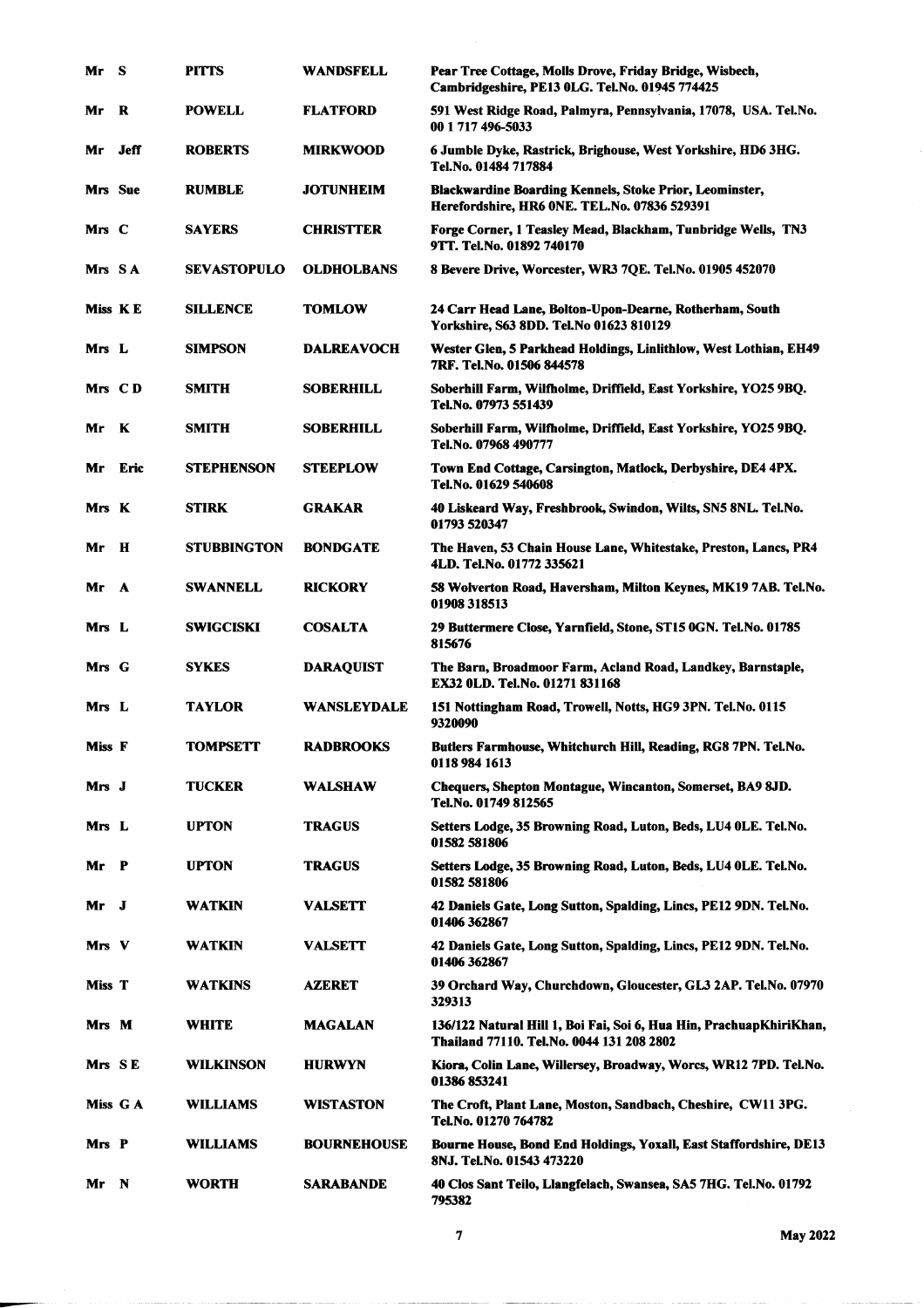## **A1 List - Non Breed Specialists**

People already approved by The Kennel Club to award Challenge Certificates in English Setters, who have completed their first appointment in the breed and have the support of the English Setter Breed Clubs.

| Mr     | M           | <b>ARMSTRONG</b>          | <b>BITCON</b>      | Bramdene, Cargo Beck, Carlisle, Cumbria, CA6 4BB. Tel.No. 01228<br>674318                                       |
|--------|-------------|---------------------------|--------------------|-----------------------------------------------------------------------------------------------------------------|
| Mr     | $\mathbf C$ | <b>ATKINSON</b>           | <b>SEGANTII</b>    | 5 Bristol Avenue, Fleetwood, Lancs, FY7 8JQ. Tel.No. 01253 870899                                               |
| Mr     | D           | <b>BELL</b>               | <b>BALINTYNE</b>   | Heathfield, Pound Green, Button Oak, Bewdley, Worcs, DY12 3LL.<br>Tel.No. 01299 403804                          |
| Mr     | AН          | <b>BRACE</b>              | TRAGBAND           | 11 Lennox Lane, Bidston Village, Prenton, Merseyside<br>CH43 7RB. Tel.No. 0151 200 1967                         |
| Mr     | G B         | <b>BROWNE</b>             | <b>EIREANNMADA</b> | PO Box 197, Diggers Rest, Victoria, 3427, Australia. Tel.No. 00 613<br>97461422                                 |
| Mrs C  |             | <b>COODE</b>              | <b>WARRINGAH</b>   | Warringah's Valley View, Fownhope, Herefordshire, HR1 4PU.<br>Tel.No. 01989 740296                              |
| Mr     | - L         | <b>COX</b>                | <b>VANITONIA</b>   | Kaston Kennels, Vole Road, Mark Highbridge, Somerset, TA9 4PE.<br>Tel.No. 01278 760210                          |
| Mr     | H           | <b>FRYCKSTRAND</b>        |                    | Salby Krok, Malhammer, 72596, Vasteras, Sweden. Tel.No. 0046 171<br>44101                                       |
| Mr     | M           | <b>GADSBY</b>             | <b>AFTERGLOW</b>   | Afterglow Kennels, Whitehill Road, Marton, Blackpool, Lancs, FY4<br>5LA. Tel.No. 01772 687301                   |
| Mr     | - G         | <b>HARAN</b>              | <b>MAGREGOR</b>    | 2 Auchengree Road, Glengarnock, North Ayshire, KA14 3BU. Tel.No.<br>01505 685539                                |
| Mr     | J           | <b>HORSWELL</b>           | <b>DRAKESLEAT</b>  | 25 Whatton Road, Kegworth, Derbyshire, DE74 2EZ. Tel.No. 01509<br>674059                                        |
| Mrs A  |             | <b>HOWES</b>              | <b>MEDOGOLD</b>    | Mandarin, Henley Road, Nuneham Courtenay, Oxon, OX44 9PR.<br>Tel.No. 01865 343498                               |
| Mr     | M           | <b>HOWES</b>              | <b>MEDOGOLD</b>    | Mandarin, Henley Road, Nuneham Courtenay, Oxon, OX44 9PR.<br>Tel.No. 01865 343498                               |
| Dr     | R           | <b>JAMES</b>              | <b>JASMORNE</b>    | 9 Finedon Hall, Mackworth Drive, Wellingborough,<br>Northamptonshire, NN9 5NL. Tel.No. 01933 327699             |
| Mr     | F           | <b>KANE</b>               | <b>HIRONTOWER</b>  | 71 Coast Road, Redcar, Cleveland, S10 3RD. Tel.No. 01642 485985                                                 |
| Mr     | C           | MacKAY                    | <b>WOODGLADE</b>   | 9 Ebbisham Road, Epsom, Surrey, KT18 7NP. Tel.No. 01327 81036                                                   |
| Mr     | R           | <b>McMASTER</b>           | WEARVALE           | 6 Heath View, Hutton Henry, Co.Durham, TS28 5EE. Tel.No. 01429<br>837223                                        |
| Mrs JM |             | <b>MILLER</b>             | <b>FEORLIG</b>     | Peach Tree Cottage, Watling Street, Wibtost, Nr. Lutterworth,<br>Leicestershire, LE17 5BE. Tel.No. 01455 220330 |
|        | Mrs Kathy   | <b>MOORES</b><br>(GORMAN) | <b>WALGOREG</b>    | 4 Mitchell Court, Castle Mound Way, Rugby, CV23 0UY. Tel.No.<br>07971 184559                                    |
| Mrs C  |             | <b>MORGAN</b>             | <b>CWSSCWN</b>     | 62 Meadowgate, Brampton Bierlow, Rotherham, South Yorks, S63<br>6HJ. Tel.No. 01709 760124                       |
| Mrs A  |             | <b>MOSS</b>               | <b>EWTOR</b>       | Plantation Cottage, Ringtail Road, Ormskirk, Lancashire, L40 8JY.<br>Tel.No. 01704 893128                       |
| Mrs J  |             | <b>MUGFORD</b>            | <b>LYNWOOD</b>     | 12 Tregenna Fields, Camborne, Cornwall, TR14 7OS. Tel.No. 01209<br>699174                                       |
| Mrs H  |             | <b>PARKINSON</b>          | <b>DAVIAM</b>      | 23 Trafalgar Place, Lytham St. Annes, Lancashire, FY8 5TP. Tel.No.<br>01253 735497                              |
| Mrs C  |             | <b>ROBERTSHAW</b>         | <b>CROOKRISE</b>   | Crookrise, Thorns Lane, Sedbergh, Cumbria, LA10 5LD. Tel.No.<br>01539 620316                                    |
| Mr     | D           | <b>SHIELDS</b>            | <b>WILHOLME</b>    | Carlton Cottage, Deans Square, Topcliffe, Thirsk, North<br>Yorkshire, YO7 3RT. Tel. No. 01845 577764            |
| Mrs M  |             | <b>TAYLOR</b>             | <b>MAURSETT</b>    | 4 Dalton Gates, North Cowton, Northalletrton, North Yorkshire, DL7<br>0JS. Tel.No. 01325 378857                 |
| Mr     | J           | <b>THIRLWELL</b>          | <b>FERNDEL</b>     | Whickham Hill South, Whickham Highway, Gateshead, NE11 9QL.<br>Tel.No. 0191 488 7168                            |